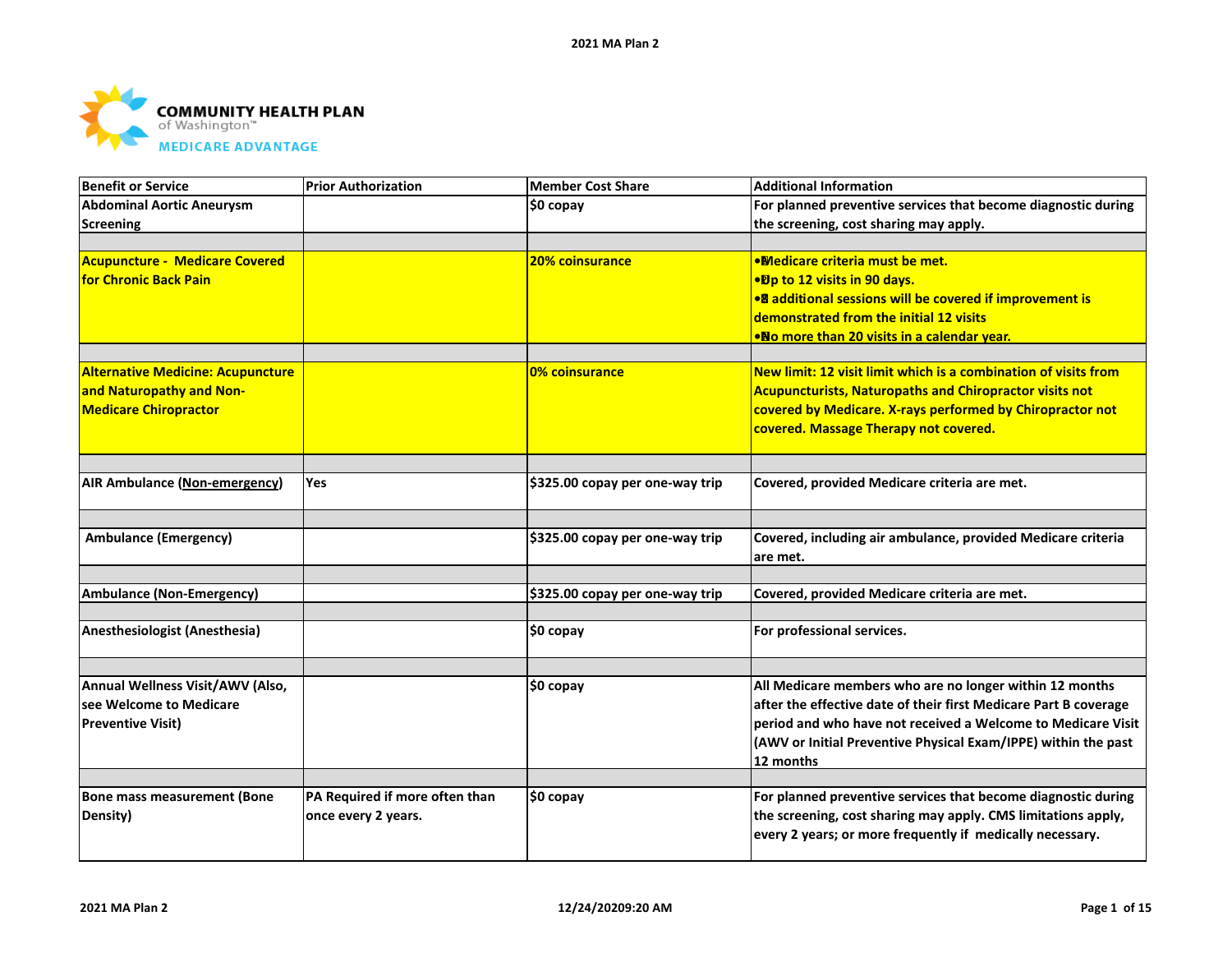

| <b>Benefit or Service</b>              | <b>Prior Authorization</b>          | <b>Member Cost Share</b> | <b>Additional Information</b>                                    |
|----------------------------------------|-------------------------------------|--------------------------|------------------------------------------------------------------|
|                                        |                                     |                          |                                                                  |
| <b>Breast cancer screening</b>         |                                     | $$0$ copay               | For planned preventive services that become diagnostic during    |
| (mammograms, mammography)              |                                     |                          | the screening, cost sharing may apply.                           |
|                                        |                                     |                          | $\bullet$ One baseline mammogram between the ages of 35 and 39   |
|                                        |                                     |                          | $\bullet$ One screening mammogram every 12 months for age 40 and |
|                                        |                                     |                          | older                                                            |
|                                        |                                     |                          | • Clinical breast exams once every 24 months                     |
|                                        |                                     |                          |                                                                  |
| <b>Cardiac rehabilitation services</b> | No.                                 | 20% Coinsurance          | Medicare covers 2 sessions per day (1 hour each), up to 36       |
|                                        |                                     |                          | <b>sessions</b>                                                  |
| Cardiovascular disease risk            |                                     |                          | For planned preventive services that become diagnostic during    |
| reduction visit                        |                                     | \$0 copay                | the screening, cost sharing may apply.                           |
|                                        |                                     |                          |                                                                  |
| <b>Cardiovascular disease testing</b>  |                                     | \$0 copay                | For planned preventive services that become diagnostic during    |
|                                        |                                     |                          | the screening, cost sharing may apply.                           |
|                                        |                                     |                          |                                                                  |
| <b>Cervical and vaginal cancer</b>     |                                     | \$0 copay                | For planned preventive services that become diagnostic during    |
| screening (Pap tests, pelvic exams)    |                                     |                          | the screening, cost sharing may apply.                           |
|                                        |                                     |                          | . All women: Every 24 months                                     |
|                                        |                                     |                          | . High risk of cervical cancer or abnormal pap: Every 12 months  |
|                                        |                                     |                          |                                                                  |
| <b>Chiropractic services</b>           | <b>Yes, for more than 12 visits</b> | \$20 copay               | Only manual manipulation to correct subluxation. Massage         |
|                                        |                                     |                          | therapy not covered. Per CMS x-rays billed by a chiropractor are |
|                                        |                                     |                          | not covered. X-rays are covered if performed by Radiologist.     |
|                                        |                                     |                          | Also See New Non-Medicare Chiropractor Supplemental Benefit      |
|                                        |                                     |                          | under: Alternative Medicine: Acupuncture and Naturopathy and     |
|                                        |                                     |                          | Non-Medicare Chiropractor                                        |
|                                        |                                     |                          |                                                                  |
| <b>Clinical Trials</b>                 | Yes                                 |                          |                                                                  |
|                                        |                                     |                          |                                                                  |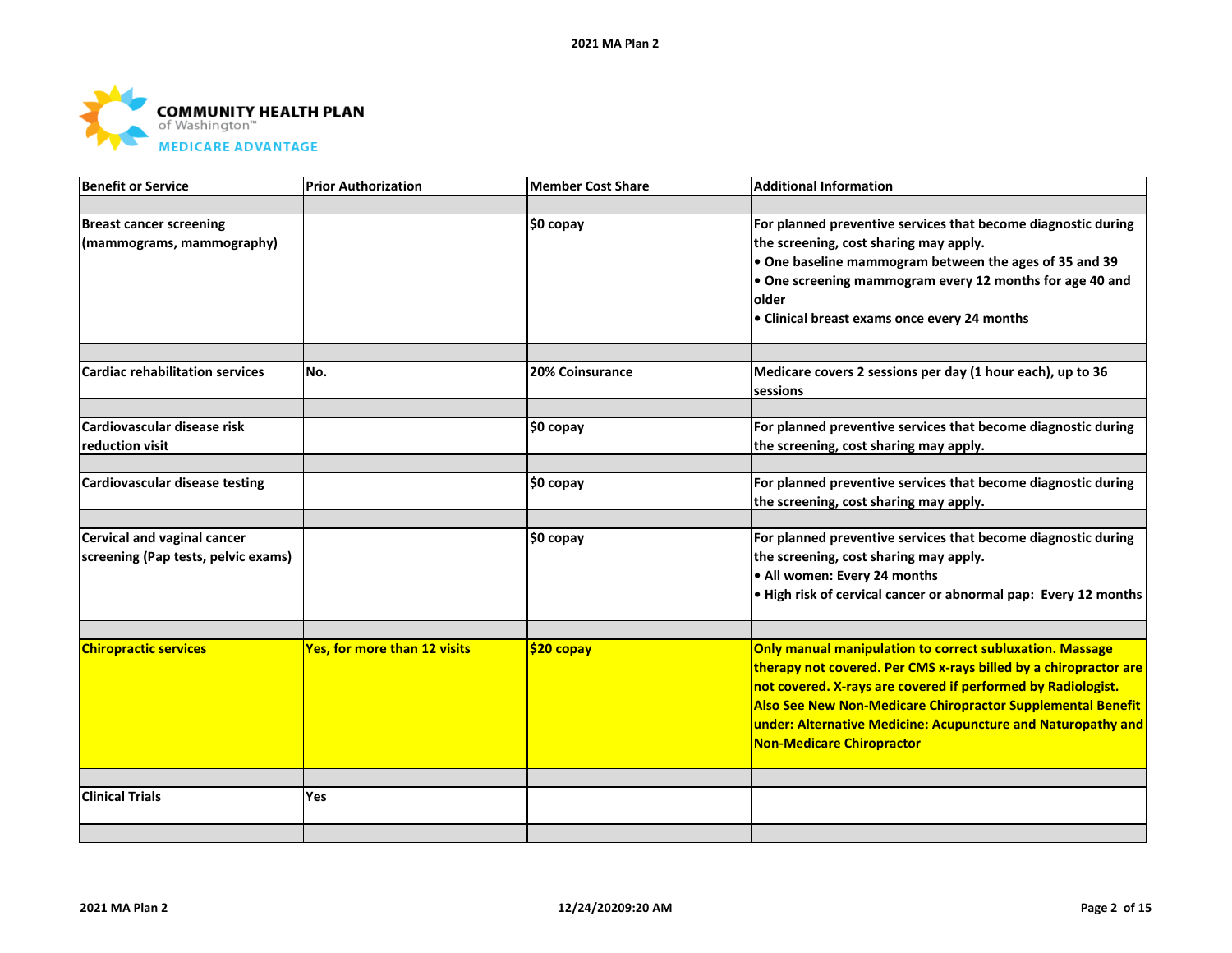

| <b>Benefit or Service</b>             | <b>Prior Authorization</b>         | <b>Member Cost Share</b>          | <b>Additional Information</b>                                       |
|---------------------------------------|------------------------------------|-----------------------------------|---------------------------------------------------------------------|
| <b>Colorectal cancer screening</b>    |                                    | $$0$ copay                        | For planned preventive services that become diagnostic during       |
| (Colonoscopy, Sigmoidoscopy)          |                                    |                                   | the screening, cost sharing may apply.                              |
|                                       |                                    |                                   | For age 50 and older:                                               |
|                                       |                                    |                                   | · Sigmoidoscopy every 48 months                                     |
|                                       |                                    |                                   | • Fecal occult blood test, every 12 months                          |
|                                       |                                    |                                   | For at high risk of colon cancer:                                   |
|                                       |                                    |                                   | • Screening colonoscopy every 24 months                             |
|                                       |                                    |                                   | Not at high risk of colon cancer:                                   |
|                                       |                                    |                                   | • Screening colonoscopy every 10 years (120 months) but not         |
|                                       |                                    |                                   | within 48 months (2 years) of a screening sigmoidoscopy.            |
|                                       |                                    |                                   |                                                                     |
| <b>Cosmetic surgery or procedures</b> | Yes and Medicare criteria is met.  |                                   | Only covered because of an accidental injury or to improve a        |
| (Partial Exclusion)                   |                                    |                                   | malformed part of the body. All stages of reconstruction are        |
|                                       |                                    |                                   | covered for a breast after a mastectomy, as well as for the         |
|                                       |                                    |                                   | unaffected breast to produce a symmetrical appearance.              |
|                                       |                                    |                                   |                                                                     |
| <b>Custodial Care (Exclusion)</b>     | <b>Not Covered</b>                 | <b>Not Covered</b>                | Custodial care is personal care that does not require the           |
|                                       |                                    |                                   | continuing attention of trained medical or paramedical              |
|                                       |                                    |                                   | personnel, such as care that helps with activities of daily living, |
|                                       |                                    |                                   | such as bathing or dressing. Custodial care is not <i>medically</i> |
|                                       |                                    |                                   | necessary.                                                          |
| Dental Services (Medical Services,    | Refer to prior authorization list. | See specific medical services for | Covered services limited to surgery of the jaw or related           |
| <b>Not Routine Dental)</b>            |                                    | related copays and coinsurance.   | structures, setting fractures of the jaw or facial bones,           |
|                                       |                                    |                                   | extraction of teeth to prepare the jaw for radiation treatments     |
|                                       |                                    |                                   | of neoplastic cancer disease, or services that would be covered     |
|                                       |                                    |                                   | when provided by a physician.                                       |
|                                       |                                    |                                   |                                                                     |
| Dental Services (Supplemental         |                                    |                                   | Only routine preventive services are covered, exams, cleanings,     |
| <b>Routine Preventive Only)</b>       |                                    |                                   | x-rays. No limits for preventive services. Comprehensive dental     |
|                                       |                                    |                                   | services are not covered.                                           |
|                                       |                                    |                                   |                                                                     |
| <b>Depression screening</b>           |                                    | $$0$ copay                        | For planned preventive services that become diagnostic during       |
|                                       |                                    |                                   | the screening, cost sharing may apply.                              |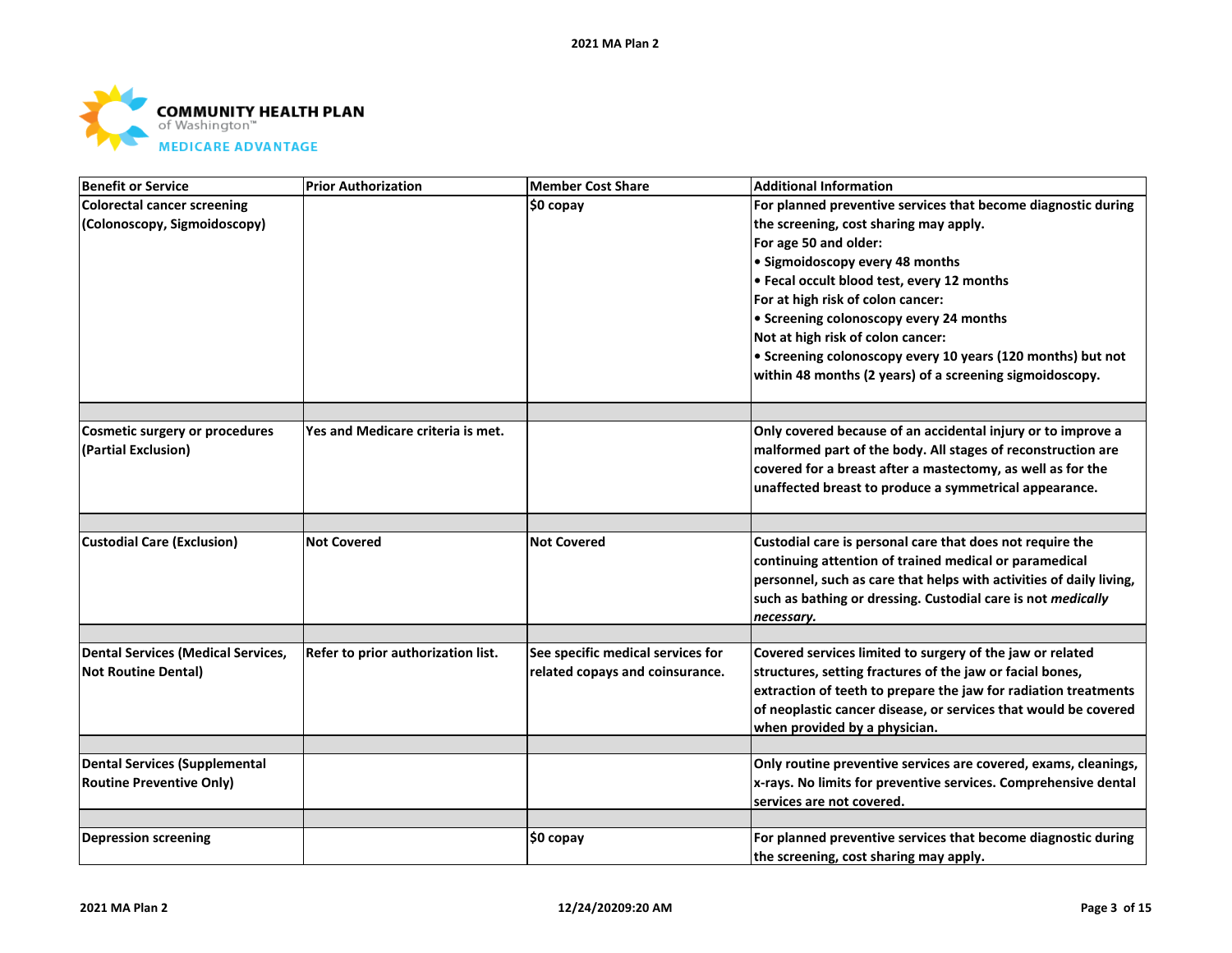

| <b>Benefit or Service</b>              | <b>Prior Authorization</b>                                              | <b>Member Cost Share</b>              | <b>Additional Information</b>                                   |
|----------------------------------------|-------------------------------------------------------------------------|---------------------------------------|-----------------------------------------------------------------|
|                                        |                                                                         |                                       |                                                                 |
| <b>Diabetes screening</b>              |                                                                         | \$0 copay                             | For planned preventive services that become diagnostic during   |
|                                        |                                                                         |                                       | the screening, cost sharing may apply.                          |
|                                        |                                                                         |                                       |                                                                 |
| Diabetes self-management training,     | Prior auth required when glucose                                        | \$0 cost share                        | No cost share:                                                  |
| diabetic services and diabetes         | monitor, shoes or inserts (orthotics) Self management training requires |                                       | · Blood glucose monitor                                         |
| supplies (DME)                         | greater than \$500.00                                                   | a referral.                           | · Blood glucose strips                                          |
|                                        |                                                                         |                                       | • Lancet devices                                                |
|                                        |                                                                         |                                       | • Glucose-control solutions for checking accuracy of strips and |
|                                        |                                                                         |                                       | monitor                                                         |
|                                        |                                                                         |                                       | • One pair of diabetic shoes per calendar year                  |
|                                        |                                                                         |                                       | • 2 sets of shoe inserts (orthotics) covered per calendar year  |
|                                        |                                                                         |                                       | (diabetic)                                                      |
|                                        |                                                                         |                                       |                                                                 |
| Durable medical equipment (DME)        | Some DME requires prior                                                 | *20% Coinsurance                      | Covered, provided Medicare criteria are met. DME includes,      |
| and related supplies                   | authorization, check procedure                                          |                                       | wheelchairs, hospital beds, walkers, oxygen. * When primary     |
|                                        | codes for details. All DME with a                                       |                                       | diagnosis is COPD the coinsurance is zero.                      |
|                                        | purchase price greater than                                             |                                       |                                                                 |
|                                        | \$500.00 allowed amount requires                                        |                                       |                                                                 |
|                                        | prior authorization.                                                    |                                       |                                                                 |
|                                        |                                                                         |                                       |                                                                 |
| <b>Emergency care (Emergency Room,</b> |                                                                         | \$90.00 (facility) copay for ER visit | \$90.00 copayment waived if admitted as inpatient within the    |
| ER)                                    |                                                                         |                                       | same hospital within 24 hrs.                                    |
| <b>Emergency care (ER Physician</b>    |                                                                         | 0% coinsurance                        |                                                                 |
| Service)                               |                                                                         |                                       |                                                                 |
|                                        |                                                                         |                                       |                                                                 |
| <b>Emergency care: Supplemental</b>    |                                                                         | <b>20% Coinsurance</b>                | \$25,000.00 Maximum - ER coinsurance is not waived if admitted  |
| <b>World-wide - Facility and</b>       |                                                                         |                                       | to hospital. Amount paid does NOT count toward your             |
| <b>Professional Services</b>           |                                                                         |                                       | maximum-out-of-pocket (MOOP) amount.                            |
|                                        |                                                                         |                                       |                                                                 |
|                                        |                                                                         |                                       |                                                                 |
| <b>Enteral Feedings, Tube Feedings</b> | Yes                                                                     | 20% Coinsurance                       |                                                                 |
| (Infusion Therapy, DME)                |                                                                         |                                       |                                                                 |
|                                        |                                                                         |                                       |                                                                 |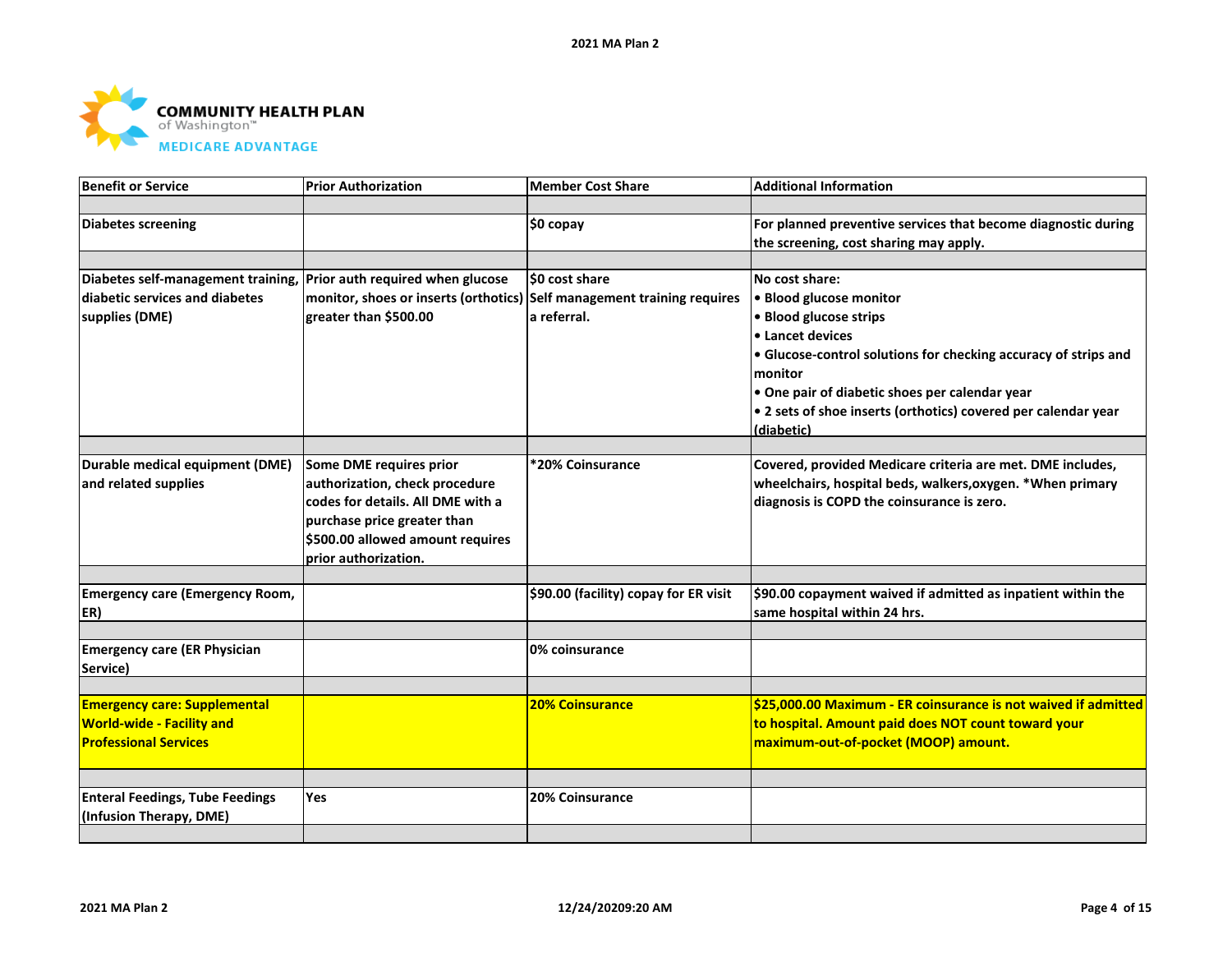

| <b>Benefit or Service</b>                                            | <b>Prior Authorization</b> | <b>Member Cost Share</b>              | <b>Additional Information</b>                                                                                                                                                                                                                                                                                            |
|----------------------------------------------------------------------|----------------------------|---------------------------------------|--------------------------------------------------------------------------------------------------------------------------------------------------------------------------------------------------------------------------------------------------------------------------------------------------------------------------|
| <b>Enteral Formula (Infusion Therapy,</b><br>DME)                    | lYes.                      | <b>20% Coinsurance</b>                |                                                                                                                                                                                                                                                                                                                          |
|                                                                      |                            |                                       |                                                                                                                                                                                                                                                                                                                          |
| Eye exam - Medicare Covered<br>(medical vision disease)              |                            | *20% Coinsurance                      | Exams to diagnose diseases and conditions of the eye covered<br>by Medicare. *When the primary diagnosis is diabetes for a<br>retinal exam and the exam is performed by an endocrinologist<br>or ophthalmologist, the coinsurance is zero. If provider is not<br>participating, then plan approved referral is required. |
| Eye exam - Routine Vision (VSP                                       |                            | In network \$0 copay                  | Through VSP - One WellVision exam every year. Members must                                                                                                                                                                                                                                                               |
| Advantage)                                                           |                            |                                       | use the VSP Advantage Network for in-network benefits. Out of<br>network - \$47.00 is allowed toward the cost of the exam.                                                                                                                                                                                               |
|                                                                      |                            |                                       |                                                                                                                                                                                                                                                                                                                          |
| Eye Wear - Medicare covered (Post<br><b>Cataract Vision Surgery)</b> |                            | 20% Coinsurance                       | Covered, provided Medicare criteria are met. One pair of<br>eyeglasses or contact lenses includes insertion of an intraocular                                                                                                                                                                                            |
|                                                                      |                            |                                       | lens after each surgery.                                                                                                                                                                                                                                                                                                 |
|                                                                      |                            |                                       |                                                                                                                                                                                                                                                                                                                          |
| <b>Eye Wear - Prescription Contacts,</b>                             |                            | • In network - Lenses (for glasses) - | Through VSP - every 2 years. Members must use the VSP Choice                                                                                                                                                                                                                                                             |
| frames, vision lenses, upgrades,                                     |                            | $$0$ copay                            | Network for in-network benefits.                                                                                                                                                                                                                                                                                         |
| extra pair of glasses (VSP                                           |                            | • In network - Frame or contact       |                                                                                                                                                                                                                                                                                                                          |
| Advantage)                                                           |                            | lenses - \$150.00 allowed toward      | • Out of network - Lenses - (for glasses) - Amount allowed                                                                                                                                                                                                                                                               |
|                                                                      |                            | cost.                                 | toward costs:                                                                                                                                                                                                                                                                                                            |
|                                                                      |                            |                                       | Single vision \$30                                                                                                                                                                                                                                                                                                       |
|                                                                      |                            |                                       | Lined bifocal or Progressive \$50                                                                                                                                                                                                                                                                                        |
|                                                                      |                            |                                       | Lined trifocal \$60                                                                                                                                                                                                                                                                                                      |
|                                                                      |                            |                                       | Lenticular \$75                                                                                                                                                                                                                                                                                                          |
|                                                                      |                            |                                       | Out of network - Frame or contact lenses -Amount allowed                                                                                                                                                                                                                                                                 |
|                                                                      |                            |                                       | toward costs:                                                                                                                                                                                                                                                                                                            |
|                                                                      |                            |                                       | Frame \$45                                                                                                                                                                                                                                                                                                               |
|                                                                      |                            |                                       | Contact lenses (in lieu of lenses and frame) \$85                                                                                                                                                                                                                                                                        |
|                                                                      |                            |                                       |                                                                                                                                                                                                                                                                                                                          |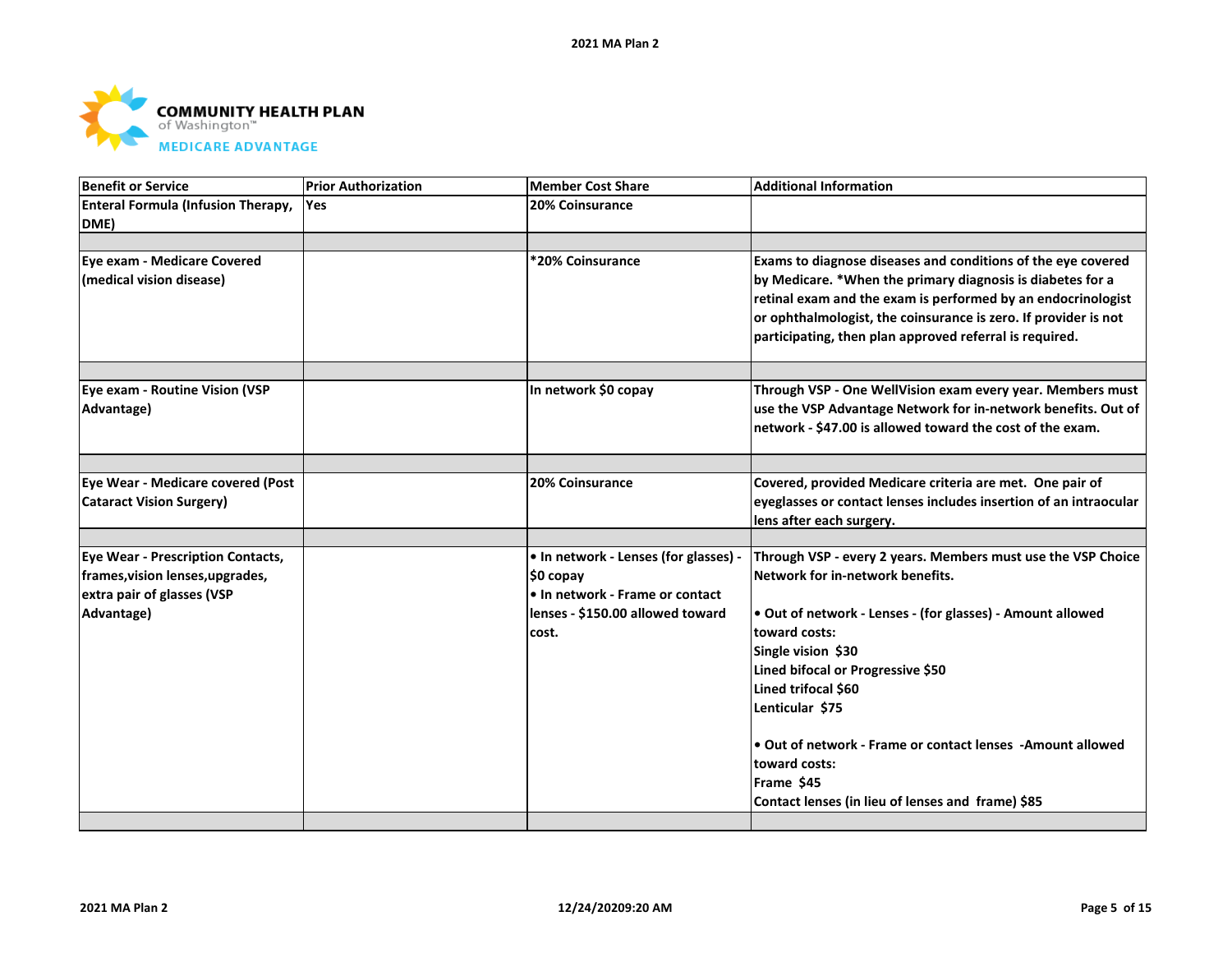

| <b>Benefit or Service</b>                     | <b>Prior Authorization</b>                         | <b>Member Cost Share</b>           | <b>Additional Information</b>                                    |
|-----------------------------------------------|----------------------------------------------------|------------------------------------|------------------------------------------------------------------|
| <b>Eye and Vision Services Not</b>            |                                                    | <b>Not Covered, See Additional</b> | • Radial keratotomy not covered                                  |
| <b>Covered by Medicare (Exclusions)</b>       |                                                    | Information                        | • LASIK surgery not covered                                      |
|                                               |                                                    |                                    | • Vision Therapy not covered                                     |
|                                               |                                                    |                                    | • Low Vision Aids not covered                                    |
|                                               |                                                    |                                    |                                                                  |
| <b>Genetic Testing Not Related to</b>         | <b>Yes</b>                                         | 20% Coinsurance                    |                                                                  |
| Pregnancy                                     |                                                    |                                    |                                                                  |
|                                               |                                                    |                                    |                                                                  |
| Hearing exam (Medicare covered-to             |                                                    | 20% Coinsurance                    | Covered, provided Medicare criteria are met. Routine hearing     |
| diagnose and treat specific diseases          |                                                    |                                    | exams, hearing aids, and hearing aid fittings are not covered by |
| and conditions.)                              |                                                    |                                    | Medicare.                                                        |
|                                               |                                                    |                                    |                                                                  |
|                                               |                                                    |                                    |                                                                  |
| Hearing exam (Routine not covered Not Covered |                                                    | <b>Not Covered</b>                 | <b>Not Covered</b>                                               |
| by Medicare) Exclusion                        |                                                    |                                    |                                                                  |
|                                               |                                                    |                                    |                                                                  |
| <b>Hearing services (hearing aid</b>          | <b>Not Covered</b>                                 | <b>Not Covered</b>                 | <b>Not Covered</b>                                               |
| fittings, hearing aids) Exclusion             |                                                    |                                    |                                                                  |
|                                               |                                                    |                                    |                                                                  |
| <b>HIV screening</b>                          |                                                    | \$0 copay                          | For planned preventive services that become diagnostic during    |
|                                               |                                                    |                                    | the screening, cost sharing may apply.                           |
|                                               |                                                    |                                    |                                                                  |
| Home health agency care                       | Required for Home Health Services. \$0 coinsurance |                                    | 20% coinsurance for durable medical equipment (DME) still        |
|                                               | Services related to the Home Health                |                                    | applies when related to Home Health services.                    |
|                                               | care may also require prior                        |                                    |                                                                  |
|                                               | authorization, for example                         |                                    |                                                                  |
|                                               | medication, enteral nutrition.                     |                                    |                                                                  |
|                                               | <b>Review Prior Authorization list for</b>         |                                    |                                                                  |
|                                               | related services.                                  |                                    |                                                                  |
|                                               |                                                    |                                    |                                                                  |
|                                               |                                                    |                                    |                                                                  |
| <b>Homemaker Services (Exclusion)</b>         | <b>Not Covered</b>                                 | <b>Not Covered</b>                 | Services include basic household assistance, light housekeeping  |
|                                               |                                                    |                                    | or light meal preparation.                                       |
|                                               |                                                    |                                    |                                                                  |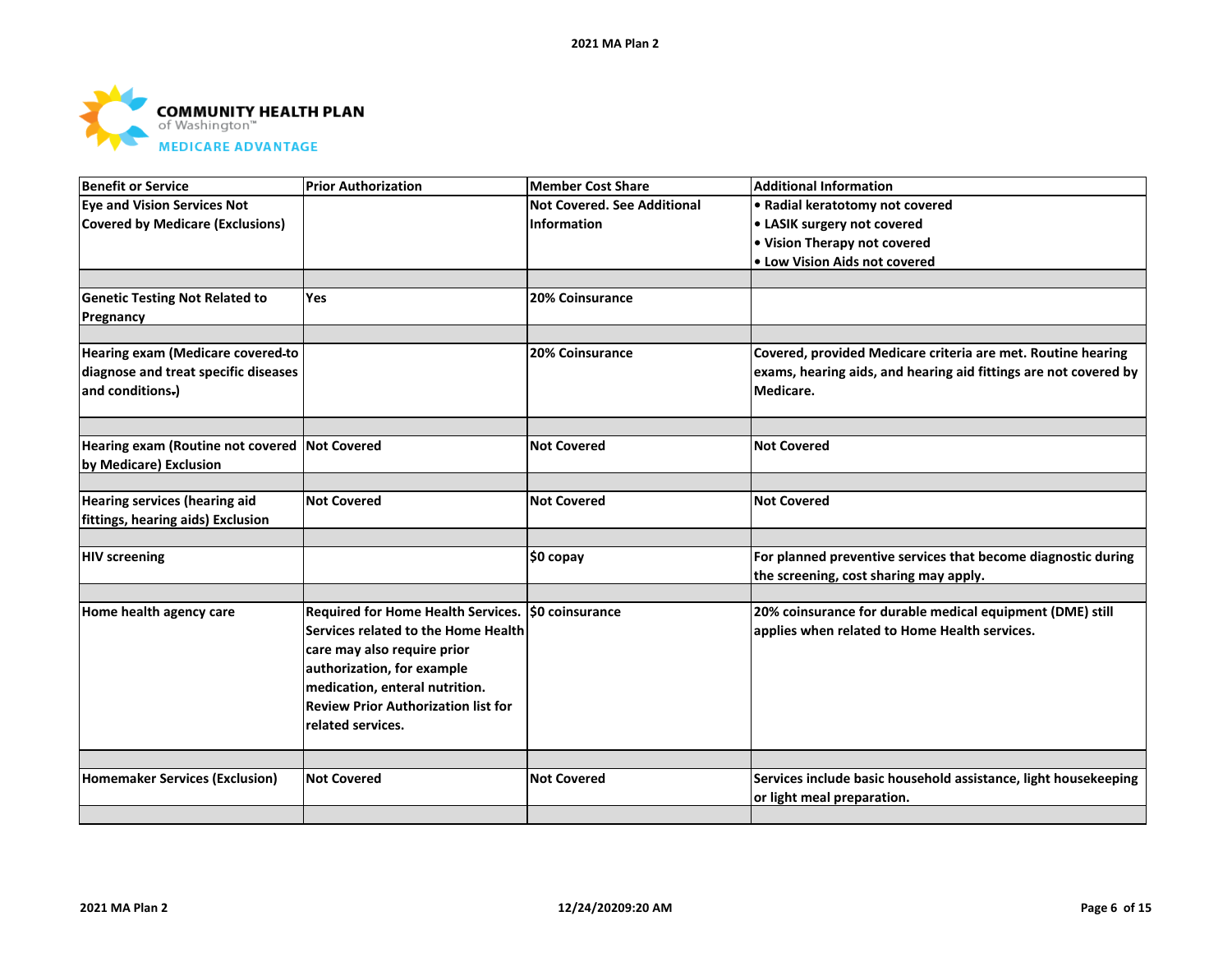

| <b>Benefit or Service</b>                                                                                                 | <b>Prior Authorization</b>                                                                                                                                                                                                                                                | <b>Member Cost Share</b>                     | <b>Additional Information</b>                                                                                                                                                                                                               |
|---------------------------------------------------------------------------------------------------------------------------|---------------------------------------------------------------------------------------------------------------------------------------------------------------------------------------------------------------------------------------------------------------------------|----------------------------------------------|---------------------------------------------------------------------------------------------------------------------------------------------------------------------------------------------------------------------------------------------|
| Hospice care (inpatient and home)                                                                                         | No.                                                                                                                                                                                                                                                                       |                                              | You pay nothing for hospice care from a Medicare certified<br>hospice. You may have to pay part of the cost for drugs and<br>respite care. Hospice is covered outside of our plan.                                                          |
| Hyperbaric oxygen treatment                                                                                               | Yes                                                                                                                                                                                                                                                                       | 20% Coinsurance                              |                                                                                                                                                                                                                                             |
| <b>Immunizations</b>                                                                                                      |                                                                                                                                                                                                                                                                           | <b>\$0 Coinsurance</b>                       | Covered:<br>pneumonia<br>· influenza (flu shot)<br><b>Hepatitis B</b><br>*Shingles vaccine (Zostavax) is covered under pharmacy - Part D<br>Benefit*                                                                                        |
| <b>Infusion Therapy, Home Infusion</b><br>Therapy                                                                         | <b>Not Required for Infusion Therapy</b><br><b>Services. Services related to the</b><br><b>Infusion Therapy care may require</b><br>prior authorization, for example<br>medication, enteral nutrition.<br><b>Review Prior Authorization list for</b><br>related services. | <b>20% coinsurance</b>                       | Not Required for Infusion Therapy Services. Services related to<br>the Infusion Therapy care may require prior authorization, for<br>example medication, enteral nutrition. Review Prior<br><b>Authorization list for related services.</b> |
| Injections, Injectable drugs<br>(Prescription drugs Medicare Part B Note: All Unclassified biologics<br>medical benefits) | See Prior Authorization (PA) List<br>(J3590) require a prior<br>authorization.                                                                                                                                                                                            | 20% Coinsurance                              | Covered, provided Medicare criteria are met. Includes<br>chemotherapy related drugs, drugs related to home dialysis,<br><b>B12, etc.</b>                                                                                                    |
| <b>Inpatient hospital Blood (including</b><br>inpatient skilled nursing<br>facility/SNF)                                  |                                                                                                                                                                                                                                                                           | <b>No Blood Deductible</b><br>0% coinsurance | Coverage begins with the first pint of blood needed. Includes<br>storage and administration. The patient is responsible for any<br>other applicable coinsurance amounts.                                                                    |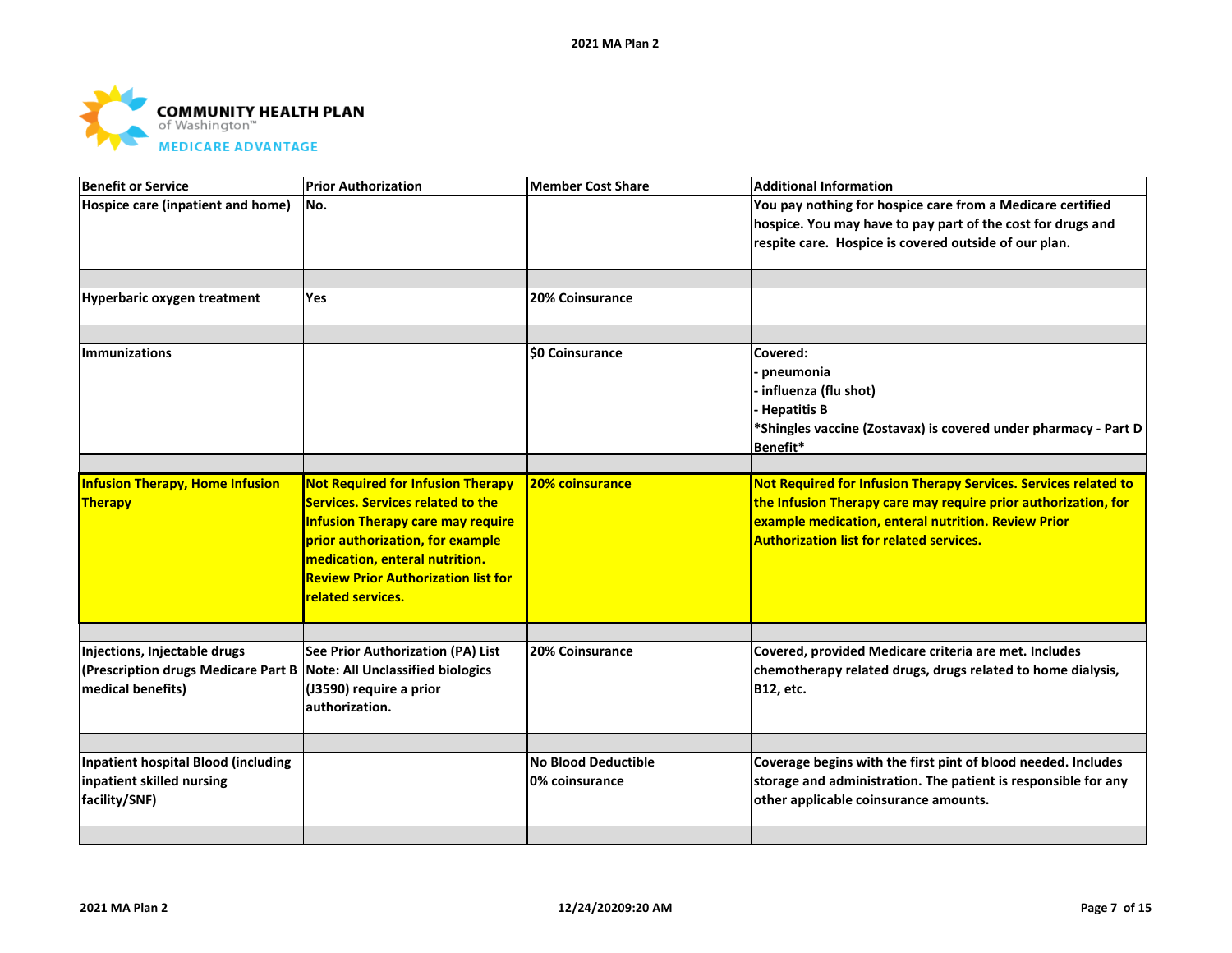

| <b>Benefit or Service</b>                | <b>Prior Authorization</b> | <b>Member Cost Share</b>   | <b>Additional Information</b>                                     |
|------------------------------------------|----------------------------|----------------------------|-------------------------------------------------------------------|
| <b>Outpatient Blood</b>                  |                            | <b>No Blood Deductible</b> | Coverage begins with the fourth pint of blood needed. Coverage    |
|                                          |                            | 0% coinsurance             | of storage and administration begins with the first pint of blood |
|                                          |                            |                            | needed. The patient is responsible for any other applicable       |
|                                          |                            |                            | coinsurance amounts.                                              |
|                                          |                            |                            |                                                                   |
| Inpatient hospital (acute) care          | Yes                        | Days:                      | All admissions, planned and urgent, require notification within   |
|                                          |                            | 1-4 - \$450.00 per day     | 24 hrs. or next business day. Each time a member is admitted      |
|                                          |                            | 5-90 - \$0 per day         | for a new inpatient stay the copay will apply. Plan covers 90     |
|                                          |                            |                            | days for an inpatient stay.                                       |
|                                          |                            |                            |                                                                   |
| <b>Inpatient Professional Services</b>   |                            | 20% Coinsurance            |                                                                   |
|                                          |                            |                            |                                                                   |
| Inpatient Hospital (facility) mental     | Yes                        | Days:                      | All admissions, planned and urgent, require notification within   |
| health, psychiatric, psychiatrist)       |                            | 1-5 - \$310.00 per day     | 24 hrs. or next business day. Each time a member is admitted      |
| care                                     |                            | 6-90 - \$0 per day         | for a new inpatient stay the copay will apply. Not psychiatric    |
|                                          |                            |                            | hospital, same cost shares as acute care. Plan covers 90 days for |
|                                          |                            |                            | an inpatient stay. 190-day lifetime limitation in a psychiatric   |
|                                          |                            |                            | facility. This limitation does not apply to inpatient psychiatric |
|                                          |                            |                            | services furnished in a general hospital.                         |
|                                          |                            |                            |                                                                   |
| <b>Inpatient rehabilitation services</b> | Yes                        | Days:                      | All admissions, planned and urgent, require notification within   |
| (physical, speech, occupational          |                            | 1-4 - \$450.00 per day     | 24 hrs. or next business day. Each time a member is admitted      |
| therapies)                               |                            | 5-90 - \$0 per day         | for a new inpatient stay the copay will apply. Same cost shares   |
|                                          |                            |                            | as acute care.                                                    |
| Inpatient services covered during a      |                            | 20% coinsurance            |                                                                   |
| non-covered inpatient stay               |                            |                            | Covered, provided Medicare criteria are met.                      |
|                                          |                            |                            |                                                                   |
|                                          |                            |                            |                                                                   |
| Inpatient substance abuse                | <b>Yes</b>                 | Days:                      | All admissions, planned and urgent, require notification within   |
|                                          |                            | 1-5 - \$450.00 per day     | 24 hrs. or next business day. Same cost shares as acute care.     |
|                                          |                            | 6-90 - \$0 per day         |                                                                   |
|                                          |                            | Over 90 - \$0 per day      |                                                                   |
|                                          |                            |                            |                                                                   |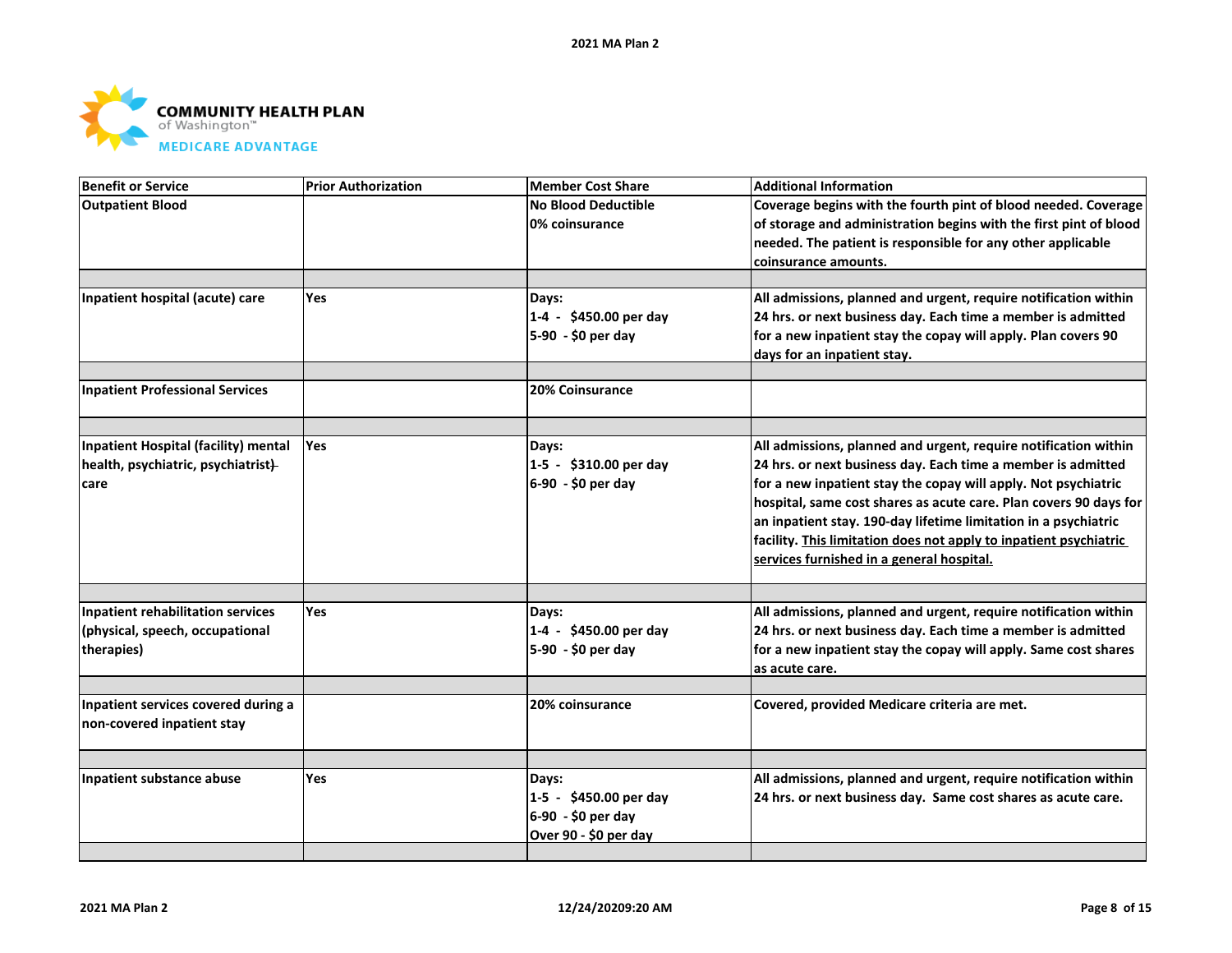

| <b>Benefit or Service</b>                | <b>Prior Authorization</b>            | <b>Member Cost Share</b> | <b>Additional Information</b>                                       |
|------------------------------------------|---------------------------------------|--------------------------|---------------------------------------------------------------------|
| Kidney disease and conditions            | NO. Effective 01/01/2016              | 20% coinsurance          |                                                                     |
| (Hemodialysis, Dialysis, End Stage       | Notification is required.             |                          |                                                                     |
| <b>Renal Disease/ESRD)</b>               |                                       |                          |                                                                     |
|                                          |                                       |                          |                                                                     |
| Kidney disease education (on             | No.                                   | 0% cost share            | Medicare covers 6 sessions of kidney disease education per          |
| dialysis)                                |                                       |                          | lifetime per Medicare.                                              |
|                                          |                                       |                          |                                                                     |
| Mastectomy related bras and              | If over \$500.00                      | 20% cost share           |                                                                     |
| supplies (DME)                           |                                       |                          |                                                                     |
|                                          |                                       |                          |                                                                     |
| <b>Meal, Meals Benefit</b>               |                                       | 0% cost share            | Meals can be delivered to the home upon discharge from a            |
| (Supplemental)                           |                                       |                          | hospital or skilled nursing facility. 2 meals per day up to 14 days |
|                                          |                                       |                          | after discharge, up to 6 occurrences per year. Meals to dine        |
|                                          |                                       |                          | with members that are inpatient are not covered.                    |
|                                          |                                       |                          |                                                                     |
| <b>Medical nutrition therapy</b>         | <b>No</b>                             | 0% cost share            | Education for people with diabetes, kidney disease (patient not     |
| education                                |                                       |                          | on dialysis) post kidney transplant. 3 hrs. for first year. 2 hrs.  |
|                                          |                                       |                          | each year after the first year.                                     |
|                                          |                                       |                          |                                                                     |
| <b>Nurse Advice Line</b>                 |                                       | 0% cost share            | 24 hour nurse hotline available: 1-866-418-1002 or TTY 1-866-       |
|                                          |                                       |                          | 418-1006                                                            |
|                                          |                                       |                          |                                                                     |
| <b>Obesity screening and obesity</b>     |                                       | 0% cost share            | Covered, provided Medicare criteria are met, e.g., body mass        |
| (counseling) therapy                     |                                       |                          | index (BMI) of 30 or more, etc.                                     |
|                                          |                                       |                          |                                                                     |
| <b>Organ (Living) Donation</b>           | <b>Yes</b>                            | 20% coinsurance          | All admissions, planned and urgent, require notification within     |
| (Transplant)                             |                                       |                          | 24 hrs. or next business day.                                       |
|                                          |                                       |                          |                                                                     |
| <b>Orthotics (Supportive Devices for</b> | Only covered for diabetic foot        | \$0 cost share           | • 2 sets of shoe inserts (orthotics) covered per calendar year      |
| feet)                                    | disease.                              |                          | only for diabetic foot disease.                                     |
|                                          |                                       |                          |                                                                     |
|                                          | Prior auth required for orthotics     |                          |                                                                     |
|                                          | (shoe inserts) greater than \$500.00. |                          |                                                                     |
|                                          |                                       |                          |                                                                     |
|                                          |                                       |                          |                                                                     |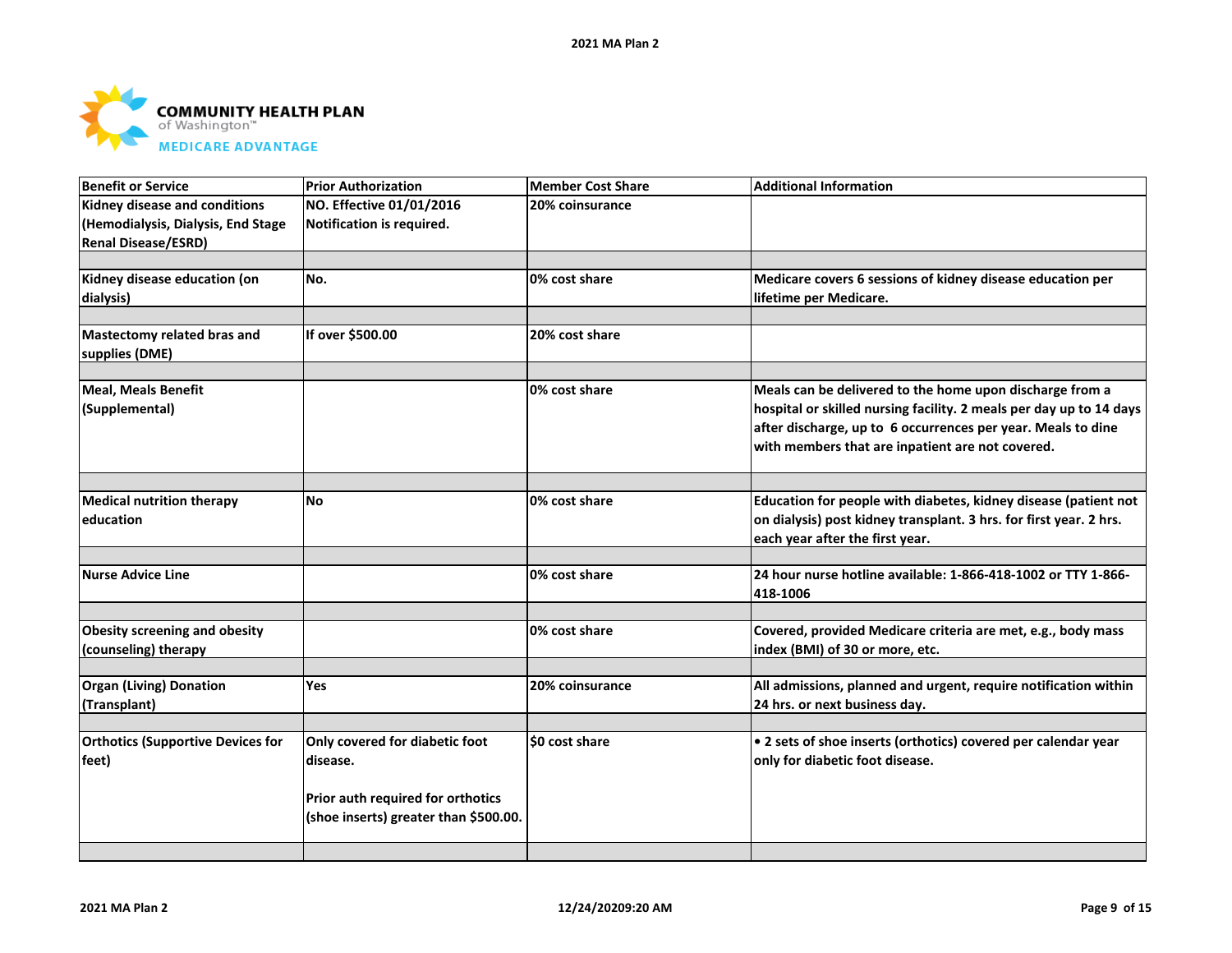

| <b>Benefit or Service</b>                 | <b>Prior Authorization</b>                | <b>Member Cost Share</b>                           | <b>Additional Information</b>                                       |
|-------------------------------------------|-------------------------------------------|----------------------------------------------------|---------------------------------------------------------------------|
| <b>Outpatient diagnostic tests and</b>    | Some require prior authorization.         | 0% Medicare covered lab                            |                                                                     |
| therapeutic services (lab, radiology,     | <b>Check PA List and Procedure Codes</b>  | $\frac{1}{2}$ \$15 copay x-ray outpatient facility |                                                                     |
| $x-ray)$                                  | for more details.                         | fee does not include scans (CT, MRI,               |                                                                     |
|                                           |                                           | PET, etc.) Does not include                        |                                                                     |
|                                           |                                           | professional fees.                                 |                                                                     |
|                                           |                                           | 20% Other diagnostic procedures                    |                                                                     |
|                                           |                                           | (includes scans)                                   |                                                                     |
|                                           |                                           |                                                    |                                                                     |
| <b>Outpatient hospital services,</b>      | <b>See Prior Authorization (PA) List</b>  | \$275.00 copay outpatient facility                 |                                                                     |
| <b>includes Observation</b>               |                                           | fee maximum. Does not include                      |                                                                     |
|                                           |                                           | professional services.                             |                                                                     |
| <b>Outpatient mental health (not</b>      |                                           | $$30$ copay                                        | Copay the same for group therapy. Must be Medicare eligible         |
| psychiatrist)                             |                                           |                                                    | provider. Per CMS, some 'counselors' are not eligible to perform    |
|                                           |                                           |                                                    | services for Medicare and Medicare Advantage members.               |
|                                           |                                           |                                                    |                                                                     |
|                                           |                                           |                                                    |                                                                     |
| <b>Outpatient psychiatrist care</b>       |                                           | 20% coinsurance                                    | Copay the same for group therapy.                                   |
|                                           |                                           |                                                    |                                                                     |
| <b>Outpatient rehabilitation services</b> | <b>Prior authorization required after</b> | \$40 copay                                         | 12 visits allowed for each type of therapy. 12 PT, 12 OT and 12     |
| (physical, PT, speech, ST,                | initial 12 visits.                        |                                                    | ST. Prior Authorization is required for additional visits after the |
| occupational therapy, OT)                 |                                           |                                                    | initial 12 visits. Evaluation and reevaluation is separate from the |
|                                           |                                           |                                                    | 12 visits.                                                          |
|                                           |                                           |                                                    |                                                                     |
| <b>Outpatient substance abuse</b>         | Yes                                       | 20% coinsurance                                    | Opioid Treatment Services, to allow codes G2067 through             |
| services                                  |                                           |                                                    | G2080, the provider must be certified with SAMSAH and               |
|                                           |                                           |                                                    | enrolled with Medicare.                                             |
|                                           |                                           | \$275.00 copay outpatient facility                 |                                                                     |
| <b>Outpatient surgery, ambulatory</b>     | <b>See Prior Authorization (PA) List</b>  | fee maximum. Does not include                      |                                                                     |
| surgical centers (ASC)                    |                                           |                                                    |                                                                     |
|                                           |                                           | professional services.                             |                                                                     |
| Over the Counter (OTC)                    | <b>Not Covered</b>                        | <b>Not Covered</b>                                 |                                                                     |
| medication/pharmacy                       |                                           |                                                    |                                                                     |
|                                           |                                           |                                                    |                                                                     |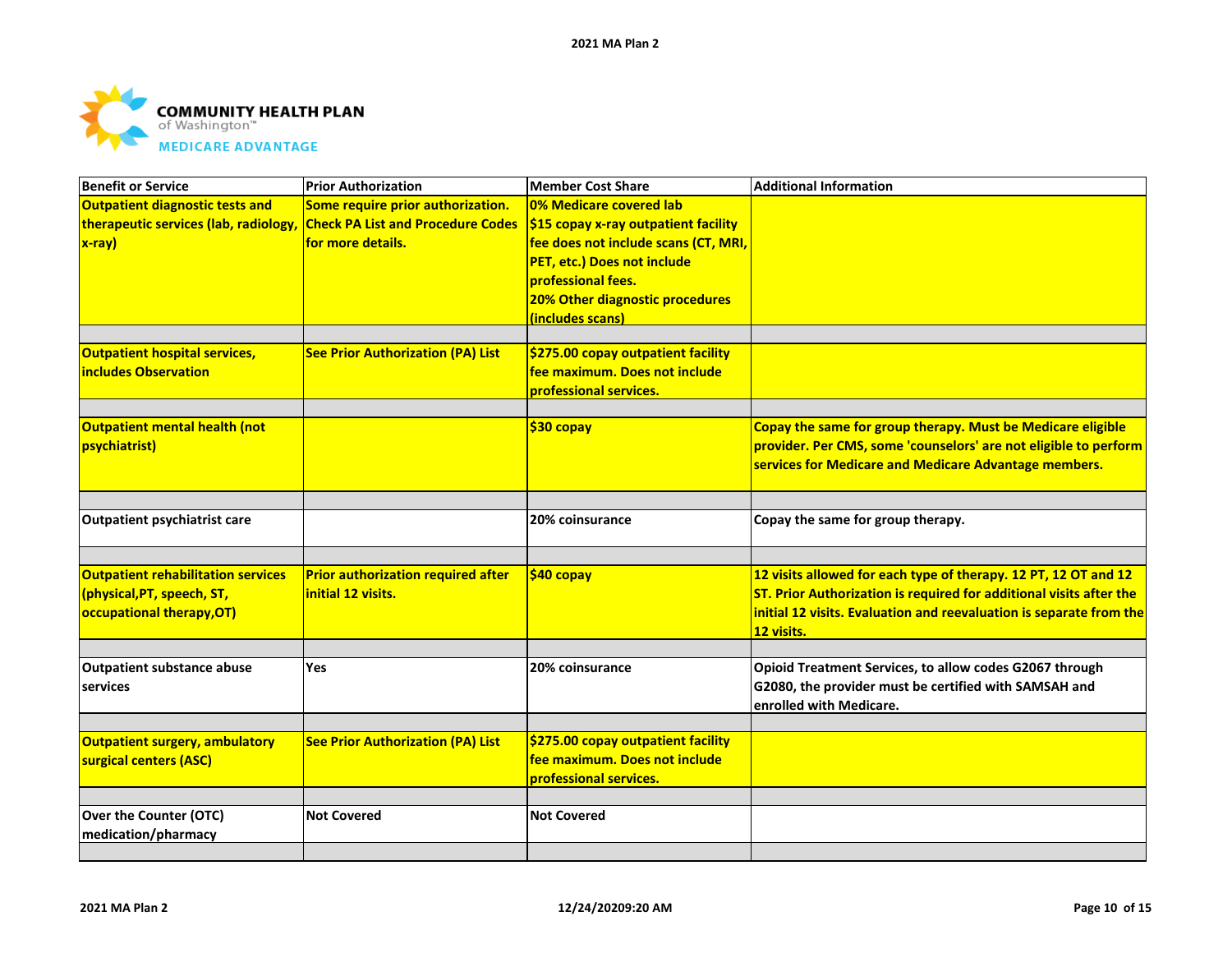

| <b>Benefit or Service</b>                  | <b>Prior Authorization</b>        | <b>Member Cost Share</b>           | <b>Additional Information</b>                                             |
|--------------------------------------------|-----------------------------------|------------------------------------|---------------------------------------------------------------------------|
| <b>Partial hospitalization service</b>     |                                   | 20% coinsurance                    | Must be Medicare eligible provider. Per CMS, some 'counselors'            |
| (intensive outpatient mental health        |                                   |                                    | are not eligible to perform services for Medicare and Medicare            |
| services)                                  |                                   |                                    | Advantage members.                                                        |
|                                            |                                   |                                    |                                                                           |
| <b>Primary Care Physician (PCP) office</b> |                                   | *\$10 copay for PCP E & M service  | *Zero copay when primary diagnosis is diabetes                            |
| visits                                     |                                   | 20% coinsurance for all other      | *Zero copay when primary diagnosis is COPD                                |
|                                            |                                   | services                           | $\ast$ Zero copay when primary diagnosis is CHF                           |
|                                            |                                   |                                    |                                                                           |
|                                            |                                   |                                    |                                                                           |
| Physical Exam, See Welcome to              |                                   | See Welcome to Medicare            | See Welcome to Medicare Preventive Visit and Annual Wellness              |
| <b>Medicare Preventive Visit and</b>       |                                   | <b>Preventive Visit and Annual</b> | <b>Visit</b>                                                              |
| <b>Annual Wellness Visit</b>               |                                   | <b>Wellness Visit</b>              |                                                                           |
|                                            |                                   |                                    |                                                                           |
| <b>Podiatry Services (Foot Care) When</b>  |                                   | No copay \$0.00                    | 4 visits each year - Not limited to Medicare covered diagnosis            |
| <b>Not Covered by Medicare</b>             |                                   | 0% Coinsurance                     | codes. NEW, when the primary care is Diabetes an additional 4             |
| (Supplemental Benefit)                     |                                   |                                    | visits each year for a total of 8 Non-Medicare covered visits.            |
|                                            |                                   |                                    | The specialist copay does not apply to podiatrists for these              |
|                                            |                                   |                                    | services.                                                                 |
|                                            |                                   |                                    |                                                                           |
| <b>Podiatry Services (Foot Care)</b>       |                                   | No copay \$0.00                    | Limited to Medicare covered diagnosis codes.                              |
| <b>Medical Medicare Covered</b>            |                                   | 0% Coinsurance                     | The specialist copay does not apply to podiatrists for these<br>services. |
|                                            |                                   |                                    |                                                                           |
| <b>Prescription drugs Medicare Part B</b>  | See Prior Authorization (PA) List | 20% coinsurance                    | Includes chemotherapy related drugs, drugs related to home                |
| medical benefits (injectable drugs,        |                                   |                                    | dialysis, etc.                                                            |
| injections)                                |                                   |                                    |                                                                           |
|                                            |                                   |                                    |                                                                           |
| <b>Prescription drugs Medicare Part D</b>  |                                   | Pharmacy Part D is covered.        | Over the counter (OTC) not covered                                        |
| pharmacy benefit (drug list,               |                                   |                                    |                                                                           |
| formulary)                                 |                                   |                                    |                                                                           |
|                                            |                                   |                                    |                                                                           |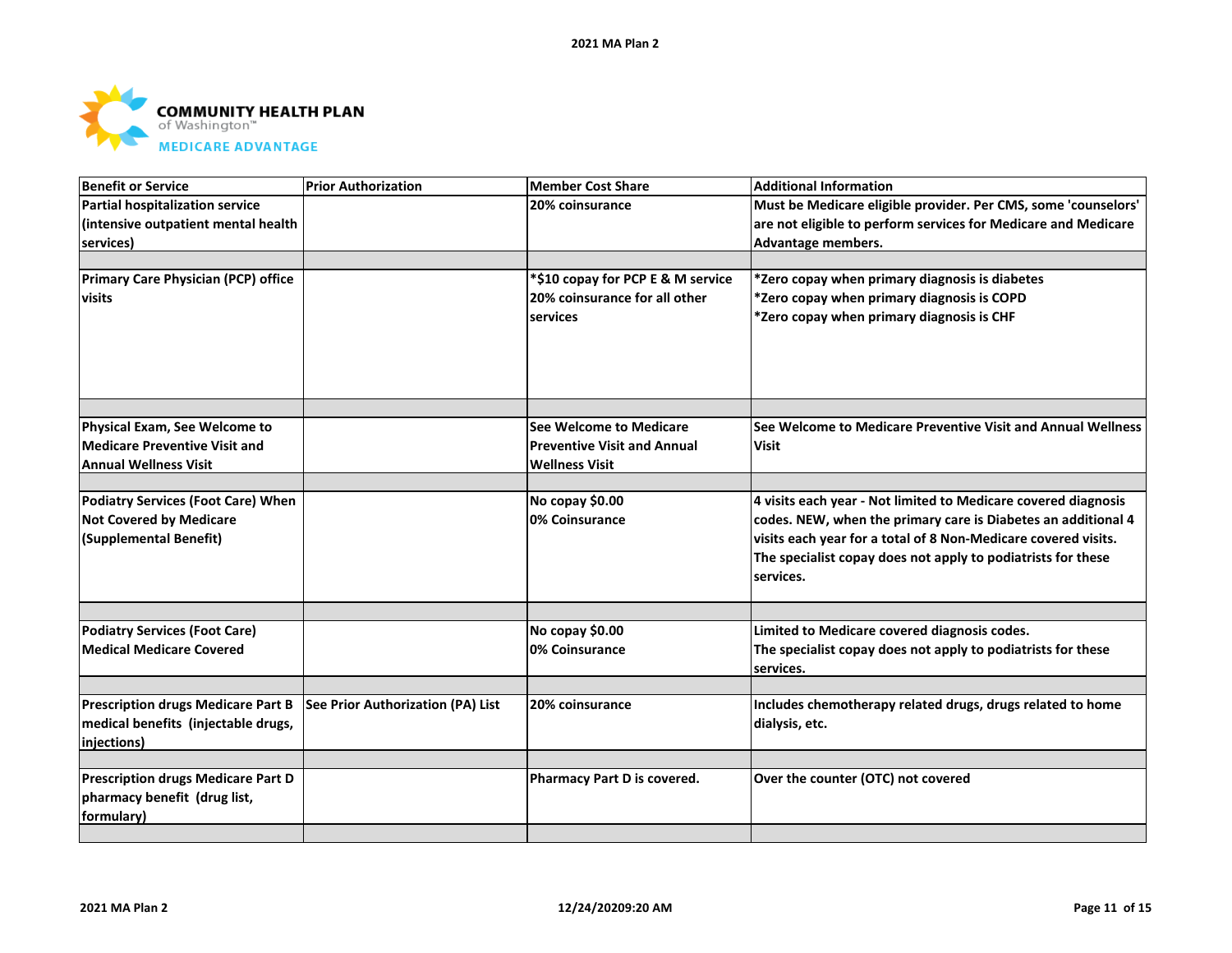

| <b>Benefit or Service</b>                            | <b>Prior Authorization</b>        | <b>Member Cost Share</b>  | <b>Additional Information</b>                                                                           |
|------------------------------------------------------|-----------------------------------|---------------------------|---------------------------------------------------------------------------------------------------------|
| Prostate cancer screening exams                      |                                   | \$0 copay                 | For planned preventive services that become diagnostic during                                           |
| (PSA)                                                |                                   |                           | the screening, cost sharing may apply.                                                                  |
|                                                      |                                   |                           | For men over age 50:                                                                                    |
|                                                      |                                   |                           | • Every 12 months: Digital rectal exam                                                                  |
|                                                      |                                   |                           | • Every 12 months PSA test                                                                              |
|                                                      |                                   |                           |                                                                                                         |
| <b>Prosthetic devices and related</b>                | See Prior Authorization (PA) List | 20% coinsurance           |                                                                                                         |
| supplies (DME)                                       |                                   |                           |                                                                                                         |
|                                                      |                                   |                           |                                                                                                         |
| <b>Pulmonary rehabilitation services</b>             |                                   | 20% coinsurance           | Limited to a maximum of 21-hour sessions per day for up to 36                                           |
|                                                      |                                   |                           | sessions, with the option for an additional 36 sessions if                                              |
|                                                      |                                   |                           | medically necessary.                                                                                    |
|                                                      |                                   |                           |                                                                                                         |
| Screening and counseling to reduce<br>alcohol misuse |                                   | \$0 copay                 | For planned preventive services that become diagnostic during<br>the screening, cost sharing may apply. |
|                                                      |                                   |                           |                                                                                                         |
| Screening for sexually transmitted                   |                                   | \$0 copay                 | For planned preventive services that become diagnostic during                                           |
| infections (STIs) and counseling to                  |                                   |                           | the screening, cost sharing may apply.                                                                  |
| prevent STIs                                         |                                   |                           |                                                                                                         |
|                                                      |                                   |                           |                                                                                                         |
| Shoes, Diabetic- SEE Diabetes self-                  |                                   |                           |                                                                                                         |
| management training, diabetic                        |                                   |                           |                                                                                                         |
| services and diabetes supplies                       |                                   |                           |                                                                                                         |
| (DME)                                                |                                   |                           |                                                                                                         |
|                                                      |                                   |                           |                                                                                                         |
| Shoes, Orthopedic/Prosthetic with                    |                                   |                           | Limited coverage. Prosthetic/Orthopedic Shoes that are part of                                          |
| <b>Braces (DME)</b>                                  | Yes, greater than \$500.00        | <b>20% coinsurance</b>    | a leg brace are covered and included in the cost of the leg brace.                                      |
|                                                      |                                   |                           |                                                                                                         |
|                                                      |                                   |                           |                                                                                                         |
| <b>Skilled nursing inpatient facility</b>            | <b>Yes</b>                        | Days:                     | No (zero) acute inpatient hospital days required prior to SNF                                           |
| (SNF) care (Part A)                                  |                                   | 1-20 - \$00.00 per day    | admission. Custodial (not medically necessary) care is not                                              |
|                                                      |                                   | 21-100 - \$160.00 per day | covered. All admissions, planned and urgent, require                                                    |
|                                                      |                                   |                           | notification within 24 hrs. or next business day. Each time                                             |
|                                                      |                                   |                           | member is admitted to a new SNF stay the copay will apply.                                              |
|                                                      |                                   |                           |                                                                                                         |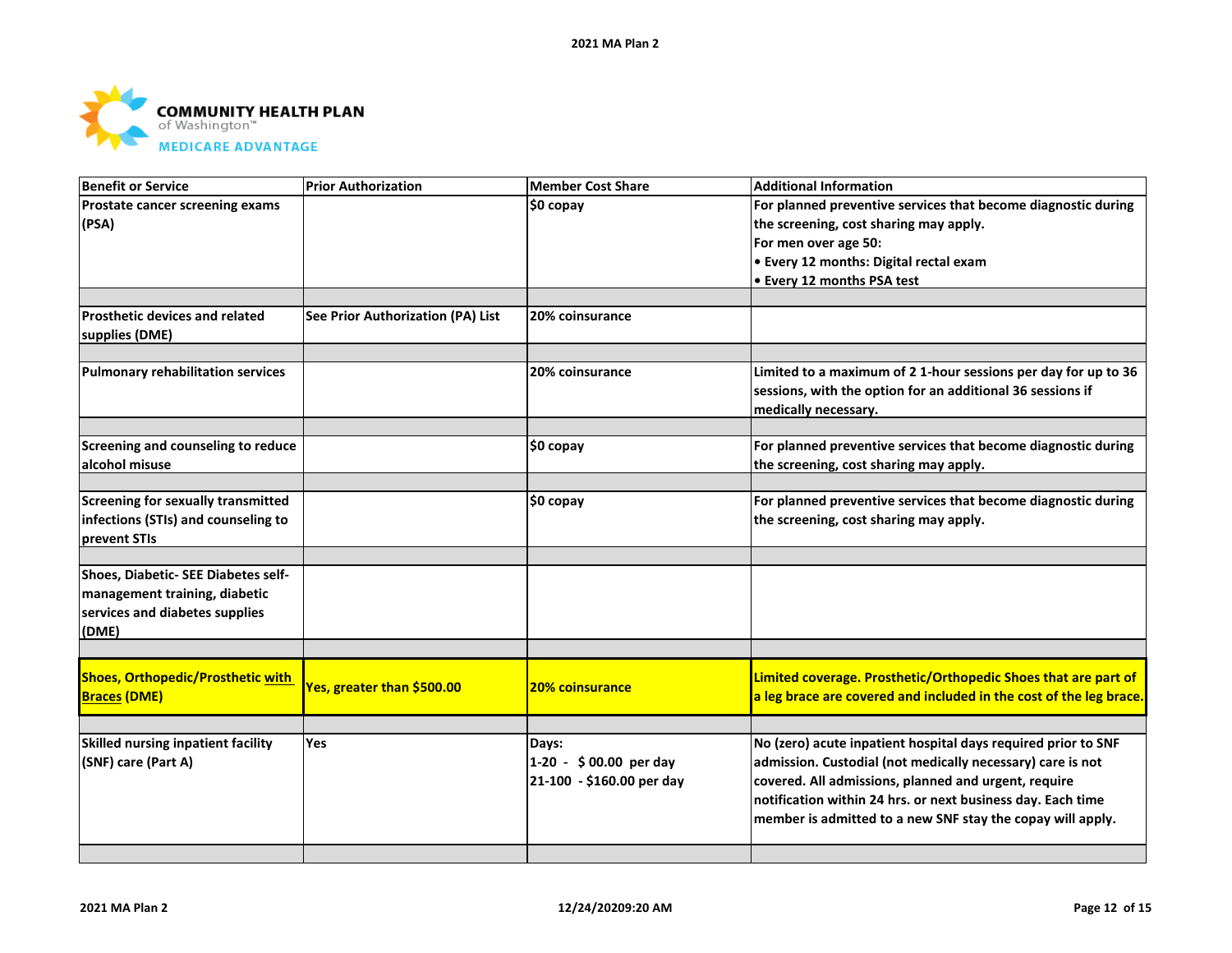

| <b>Benefit or Service</b>                   | <b>Prior Authorization</b> | <b>Member Cost Share</b>           | <b>Additional Information</b>                                 |
|---------------------------------------------|----------------------------|------------------------------------|---------------------------------------------------------------|
| <b>Skilled nursing facility (SNF)</b>       |                            | 20% coinsurance                    | Part B (outpatient) coinsurance and benefit limits apply.     |
| inpatient care (Part B)                     |                            |                                    |                                                               |
|                                             |                            |                                    |                                                               |
| <b>Skilled nursing facility (SNF) Blood</b> |                            | No blood deductible                |                                                               |
|                                             |                            | 0% coinsurance                     |                                                               |
|                                             |                            |                                    |                                                               |
| <b>Sleep Studies</b>                        | No.                        | 20% coinsurance                    |                                                               |
|                                             |                            |                                    |                                                               |
|                                             |                            |                                    |                                                               |
| Smoking and tobacco use cessation           |                            | 0% Coinsurance                     | . No disease - 8 sessions per calendar year                   |
|                                             |                            |                                    | · Disease related - 8 sessions per calendar year              |
|                                             |                            |                                    |                                                               |
| <b>Sterilization Reversal (Exclusion)</b>   | <b>Not Covered</b>         | <b>Not Covered</b>                 | Reversal of sterilization procedures and non-prescription     |
|                                             |                            |                                    | contraceptive supplies.                                       |
|                                             |                            |                                    |                                                               |
| <b>Specialist Physician Care/Services</b>   |                            | *\$45 copay for E & M service      | *Zero copay when primary diagnosis is diabetes for            |
| (does not apply to psychiatrists,           |                            | 20% coinsurance for all other      | endocrinologist                                               |
| mental health, lab or radiology)            |                            | services                           | *Zero copay when primary diagnosis is COPD for pulmonologist. |
|                                             |                            |                                    | *Zero copay when primary diagnosis is CHF for cardiologist.   |
|                                             |                            |                                    | *See Eye Exam - Medicare Covered - for Retinal Exam benefit   |
|                                             |                            |                                    |                                                               |
|                                             |                            |                                    |                                                               |
|                                             |                            |                                    |                                                               |
|                                             |                            |                                    |                                                               |
| Telemedicine, Telehealth (Virtual           |                            | <b>Must meet Original Medicare</b> | Covered. Must meet Original Medicare criteria.                |
| care)                                       |                            | criteria.                          |                                                               |
|                                             |                            |                                    |                                                               |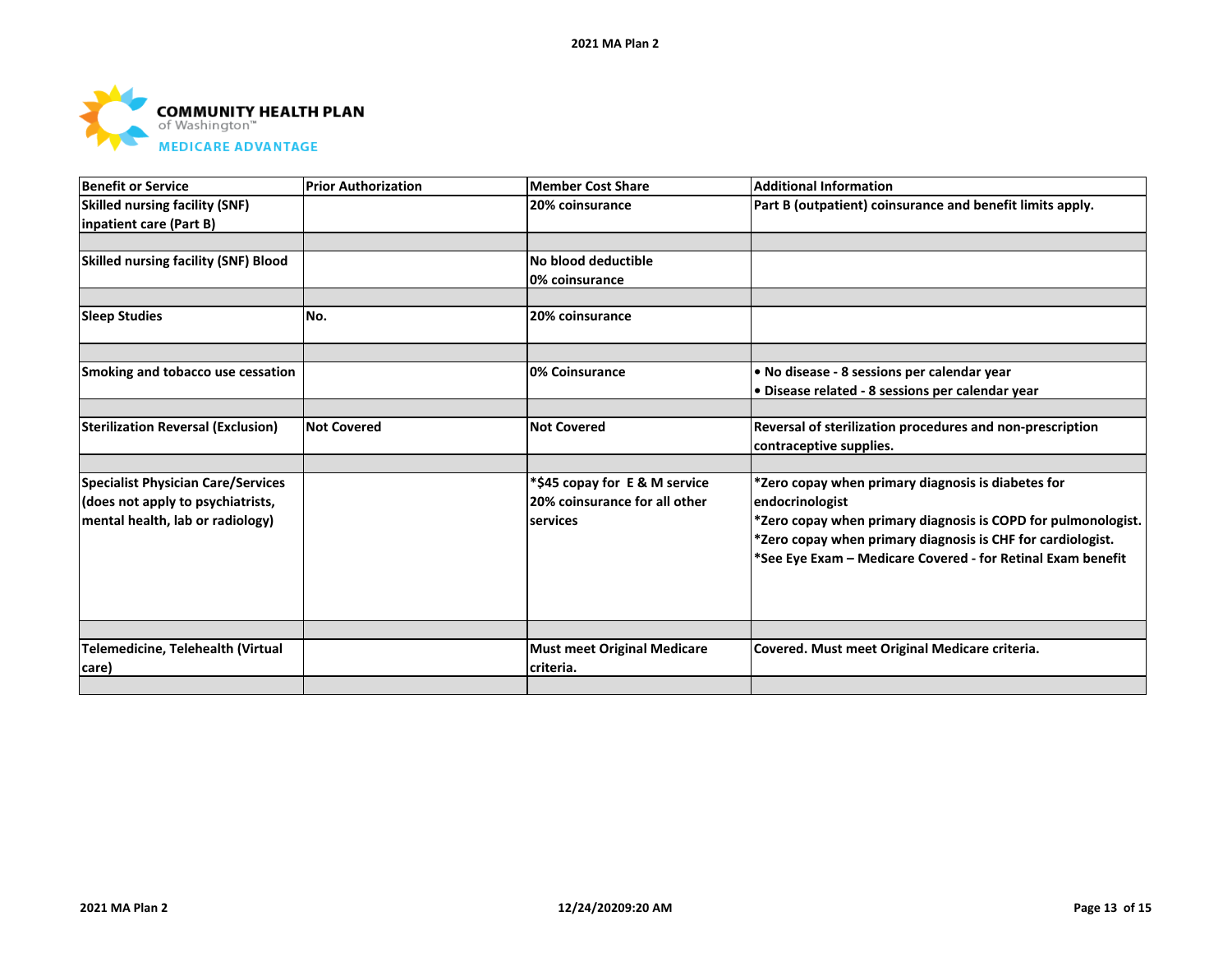

| <b>Benefit or Service</b>                                 | <b>Prior Authorization</b>         | <b>Member Cost Share</b>                                                                                                                                                                                                                                                                                                                                                                                                        | <b>Additional Information</b>                                                                                                                                                                         |
|-----------------------------------------------------------|------------------------------------|---------------------------------------------------------------------------------------------------------------------------------------------------------------------------------------------------------------------------------------------------------------------------------------------------------------------------------------------------------------------------------------------------------------------------------|-------------------------------------------------------------------------------------------------------------------------------------------------------------------------------------------------------|
| Telemedicine, Telehealth (Virtual<br>care) - Supplemental |                                    | Member cost share same as in-<br>person cost shares for: Urgently<br><b>Needed Services; Primary Care</b><br><b>Physician Services; Physician</b><br><b>Specialist Services; Individual and</b><br><b>Group Sessions for Mental Health</b><br><b>Specialty Services; Individual and</b><br><b>Group Sessions for Psychiatric</b><br><b>Services; Individual and Group</b><br><b>Sessions for Outpatient Substance</b><br>Abuse. | Medicare criteria does not have to be met.                                                                                                                                                            |
|                                                           |                                    |                                                                                                                                                                                                                                                                                                                                                                                                                                 |                                                                                                                                                                                                       |
| <b>Transplant Evaluation/Work-Up</b>                      | Yes                                | 0% coinsurance (lab)                                                                                                                                                                                                                                                                                                                                                                                                            |                                                                                                                                                                                                       |
|                                                           |                                    |                                                                                                                                                                                                                                                                                                                                                                                                                                 |                                                                                                                                                                                                       |
| <b>Transplant</b>                                         | Yes except for corneal transplants | 20% coinsurance                                                                                                                                                                                                                                                                                                                                                                                                                 | Corneal transplant does not require prior authorization (PA),<br>other transplants do require PA. All admissions, planned and<br>urgent, require notification within 24 hrs. or next business day.    |
|                                                           |                                    |                                                                                                                                                                                                                                                                                                                                                                                                                                 |                                                                                                                                                                                                       |
| <b>Transportation SEE AMBULANCE</b>                       | <b>See Ambulance</b>               | <b>See Ambulance</b>                                                                                                                                                                                                                                                                                                                                                                                                            | <b>See Ambulance</b>                                                                                                                                                                                  |
|                                                           |                                    |                                                                                                                                                                                                                                                                                                                                                                                                                                 |                                                                                                                                                                                                       |
| Unlisted Codes with Charge Greater Yes<br>Than \$250.00   |                                    |                                                                                                                                                                                                                                                                                                                                                                                                                                 | Unlisted codes is the actual, AMA description of the service.<br>Medical necessity documentation and pricing must be<br>submitted with the request.<br>Example: 43499, Unlisted procedure, esophagus. |
|                                                           |                                    |                                                                                                                                                                                                                                                                                                                                                                                                                                 |                                                                                                                                                                                                       |
| <b>Urgently needed care</b>                               |                                    | \$10 copay for evaluation and<br>management (E & M) service<br>20% coinsurance for all other<br>services                                                                                                                                                                                                                                                                                                                        |                                                                                                                                                                                                       |
|                                                           |                                    |                                                                                                                                                                                                                                                                                                                                                                                                                                 |                                                                                                                                                                                                       |